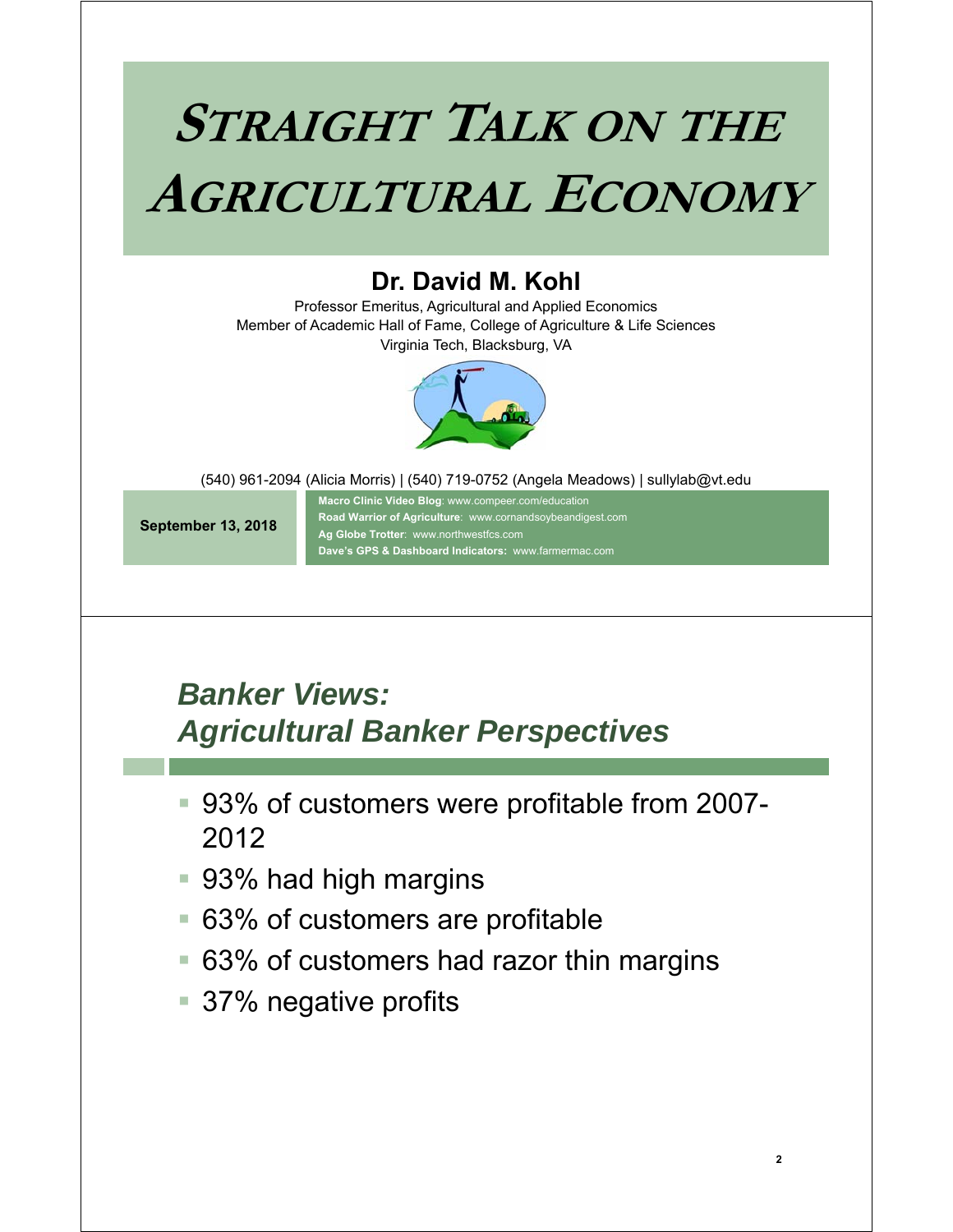# *International Trade Economics*

- **NAFTA**
- CPTPP
- 20% of net farm income is export driven
- Canada- \$20 billion of agricultural export trade
- Mexico- \$18 billion of agricultural export trade
- 47% of Mexico's population- under 25 years old
- **EXT** tariffs prompt retaliation toward agriculture
- China- \$30 billion in agricultural trade potential
- China's Belt and Road Initiative/Marshall Plan
- in innings one or two, volatility in extremes

#### **IMPACT: increased volatility**

# *NAFTA's Trading Partners*

| <b>Country</b> | Size of Economy in 2017<br>(Trillion Dollars) |
|----------------|-----------------------------------------------|
| U.S.           | \$19.4                                        |
| Canada         | \$1.64                                        |
| Mexico         | \$1.14                                        |
| Total          | \$22.18                                       |

- 28% of world's economy
- 47% of Mexico's population- under 25 years old
- 400 million people with money



**3**

**4**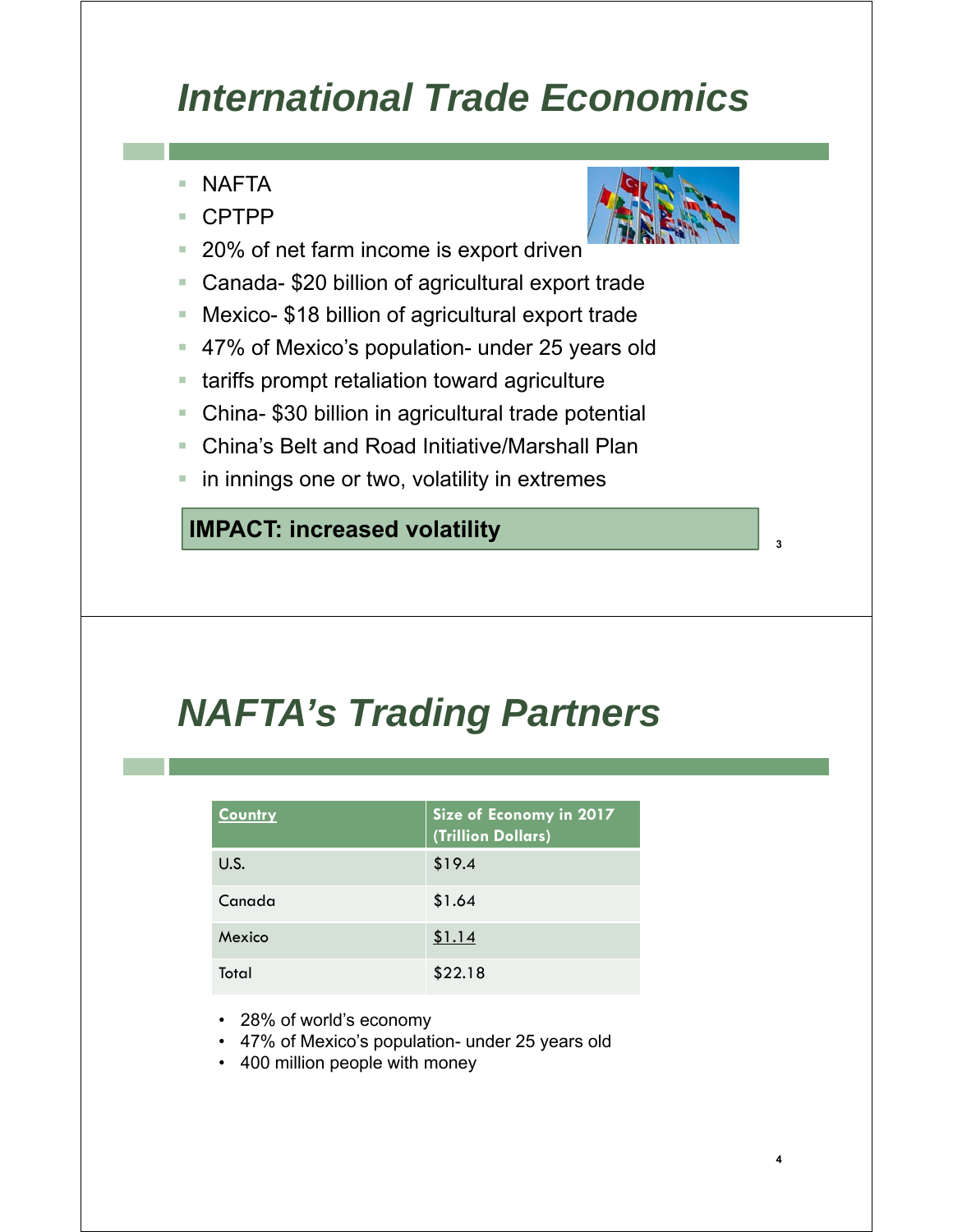# *TPP Trading Partners*

| <b>Country</b>     | Size of Economy in 2017<br>(Trillion Dollars) |
|--------------------|-----------------------------------------------|
| <b>U.S.</b>        | \$19.4                                        |
| Japan              | \$4.08                                        |
| Canada             | \$1.64                                        |
| Australia          | \$1.39                                        |
| Mexico             | \$1.14                                        |
| Malaysia           | \$0.31                                        |
| Singapore          | \$0.31                                        |
| Chile              | \$0.25                                        |
| Vietnam            | \$0.22                                        |
| Peru               | \$0.21                                        |
| <b>New Zealand</b> | \$0.20                                        |
| <b>Brunei</b>      | \$0.01                                        |



# *Oil & Energy Economics*

- 911 tragedy
- U.S. is globe's major energy producer
- **drive towards efficiency**
- **solar, wind, and electric**
- 2040 Germany & France
- $\blacksquare$  electric vehicles



**6**

- 2025- one fourth of cars in China will be electric
- Central Africa will become the new Saudi Arabia

**IMPACT: 80% of ag expenses are energy related**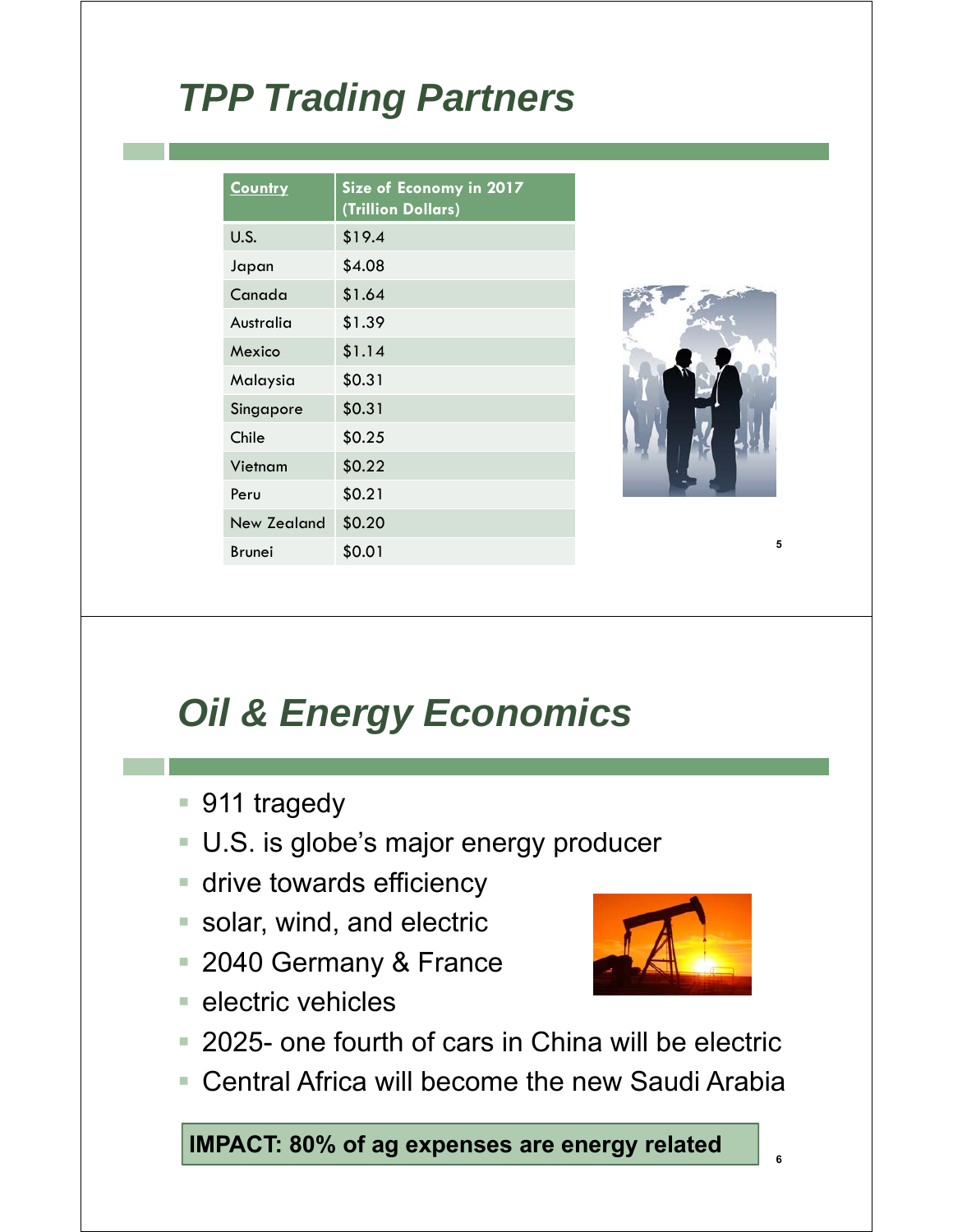# *U.S. Farm Real Estate Values*



Source: Dr. Steve Isaacs, University of Kentucky

# *Farm Real Estate Perspectives*

- **farm real estate appreciated or stayed level 79%** of years from 1910-2017
- since WWII (1941) farm real estate appreciated or stayed level 88% of the years
- 1910-WWII (1940) farm real estate appreciated 57% of the years
- **farm real estate was flat or declined for 13 years** from 1920-1933

**8**

**F** farm real estate declined for four years in the 1980's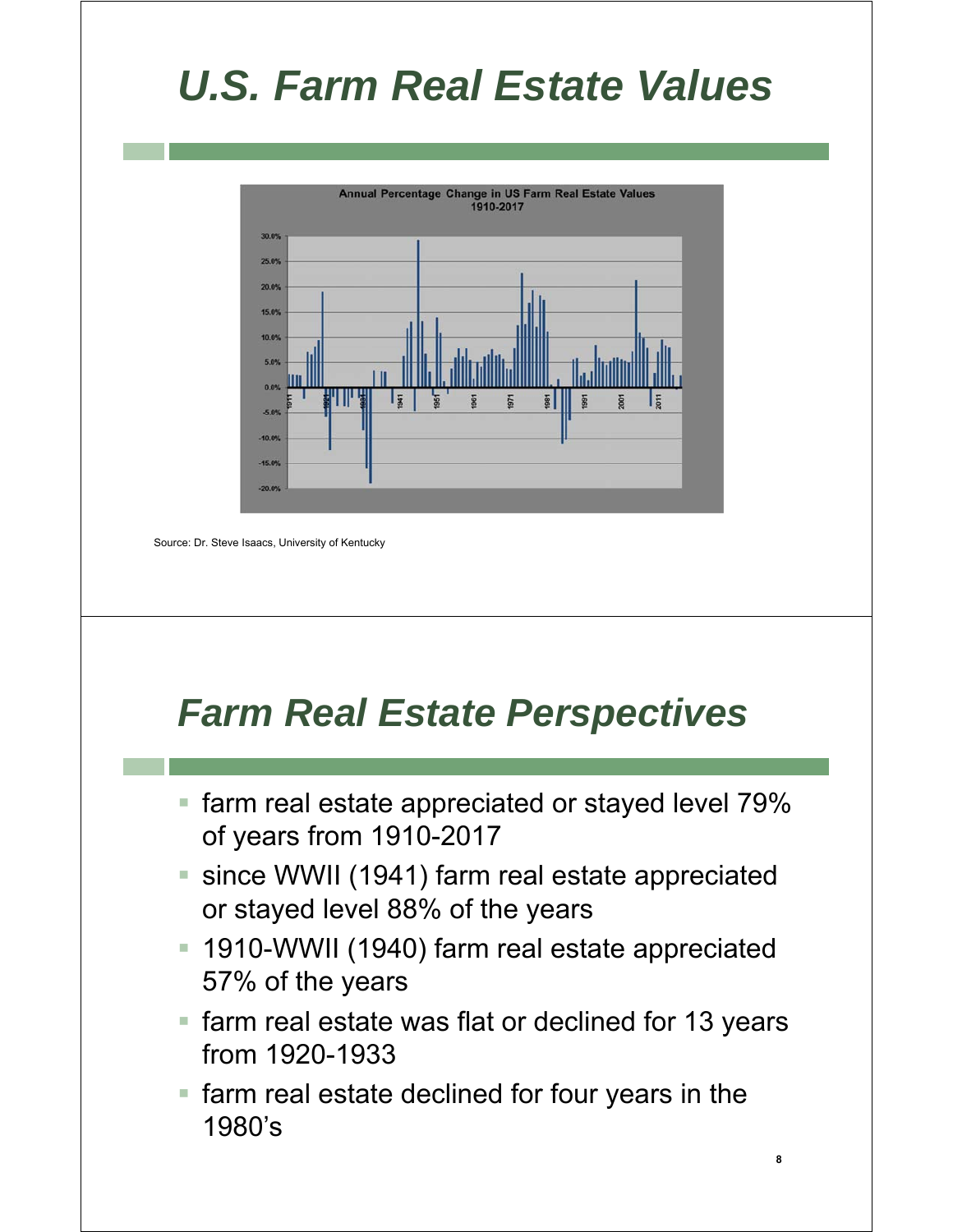# *Land Value Resilience*

- **local or regional vs. state or national**
- **F** marginal land values
- **crop insurance**
- hedge funds
- **If** low interest rates
- cycle of refinancing



### *Factors Contributing to Dramatic Discount in Land Values*

- 100 to 200 basis point increase in long term interest rates
- more conservative refinance cycle
- **outside investors seeking alternative** investments
- **supply and demand in a given areally**
- strong value of dollar, higher rates, less export potential
- crash of the U.S. or global economy

**9**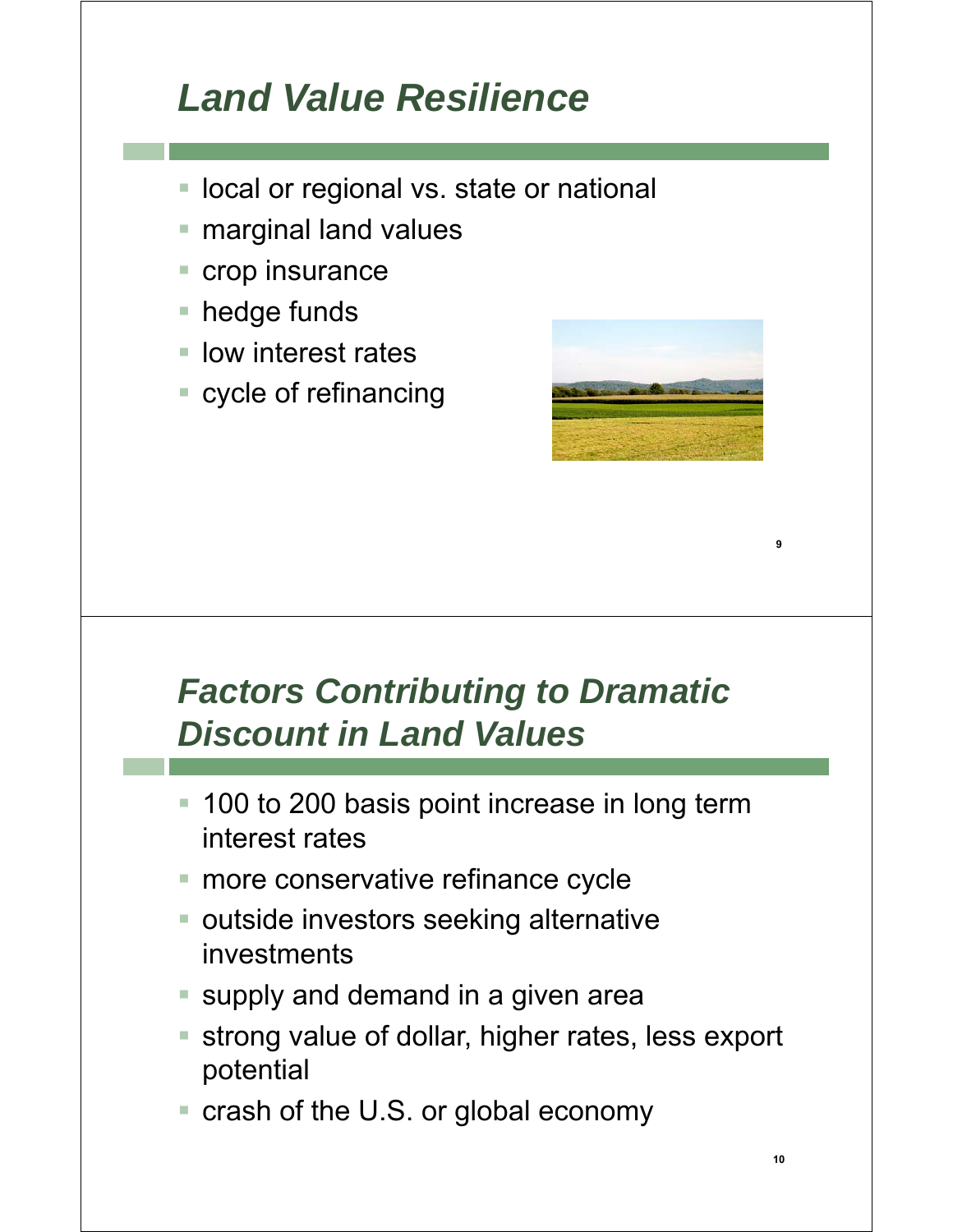# *State of U.S. Economy*

- **100-plus months**
- **106 & 120 months**
- urban and coastal economies and the fly over states
- central bank driven- U.S. and abroad
- wealth effect
	- **CONSUMER INVESTING**
	- **Consumer spending**



**11**

**IMPACT: killers of economic expansions**

# *Killers of Economic Expansion*

- expansions don't die/killed off
- Central Bank tightening strategies
- oil prices
- stock market decline
- bubbles
- trade issues

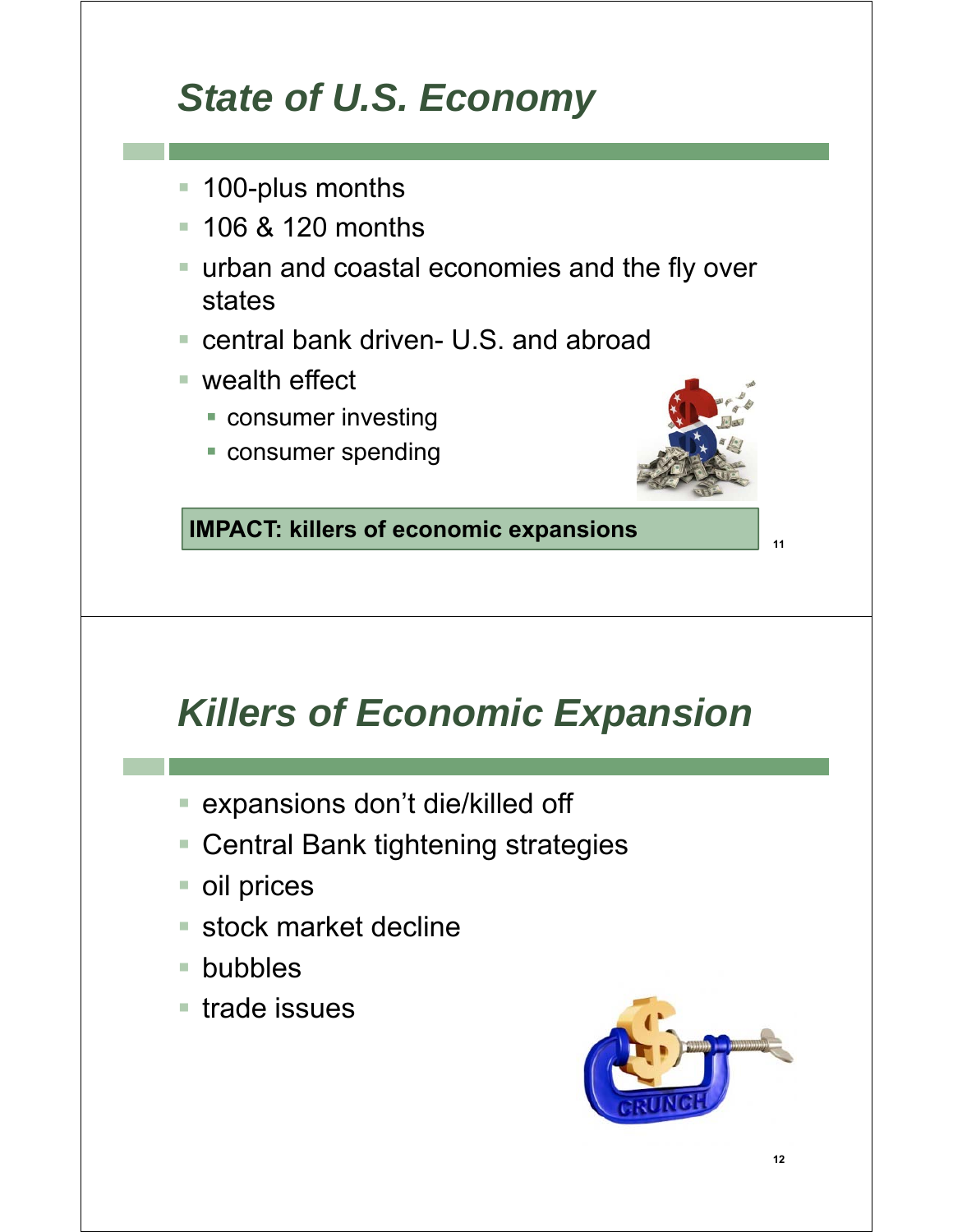# *Federal Reserve's Interest Rate Barometer*

| Indicator                 | <b>Current Estimated</b><br>"Flag" Levels |
|---------------------------|-------------------------------------------|
| <b>Unemployment</b>       | Below $5.0\%$ or<br>Above $6.0\%$         |
| <b>GDP Growth</b>         | Above $3.0\%$ or<br>Below $2.0\%$         |
| Inflation                 | Above $2.5\%$ or<br><b>Below 1.0%</b>     |
| <b>Consumer Sentiment</b> | Above 90 or<br>Below 80                   |

- trends matter
- stock market/real estate wealth effect
- copper prices

# *Top Mega Trends 2018-2030*

- dietary trends
- Millennials
- Gen Z
- **E** innovation and technology
- **E** technology and productivity
- the disconnect
- NGO's



**13**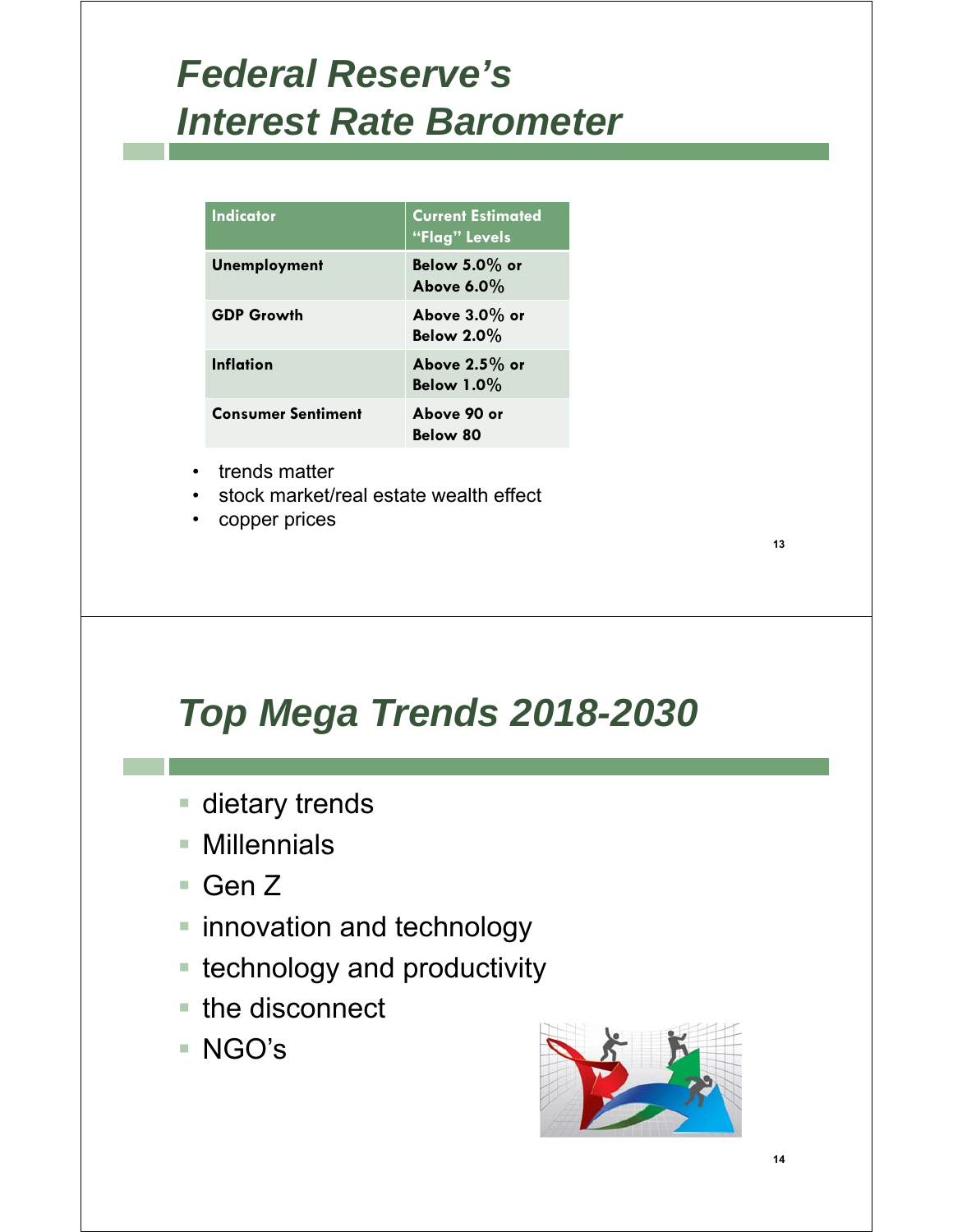### *Median Net Farm Income*



### *Net Farm Income, 2017*

#### Net Farm Income, 2017



Data Sources: Minnesota Farm Business Management Education.<br>SW Minnesota Farm Business Management Association, U of M<br>Copyright 2018, Center For Farm Financial Management, University of Mi